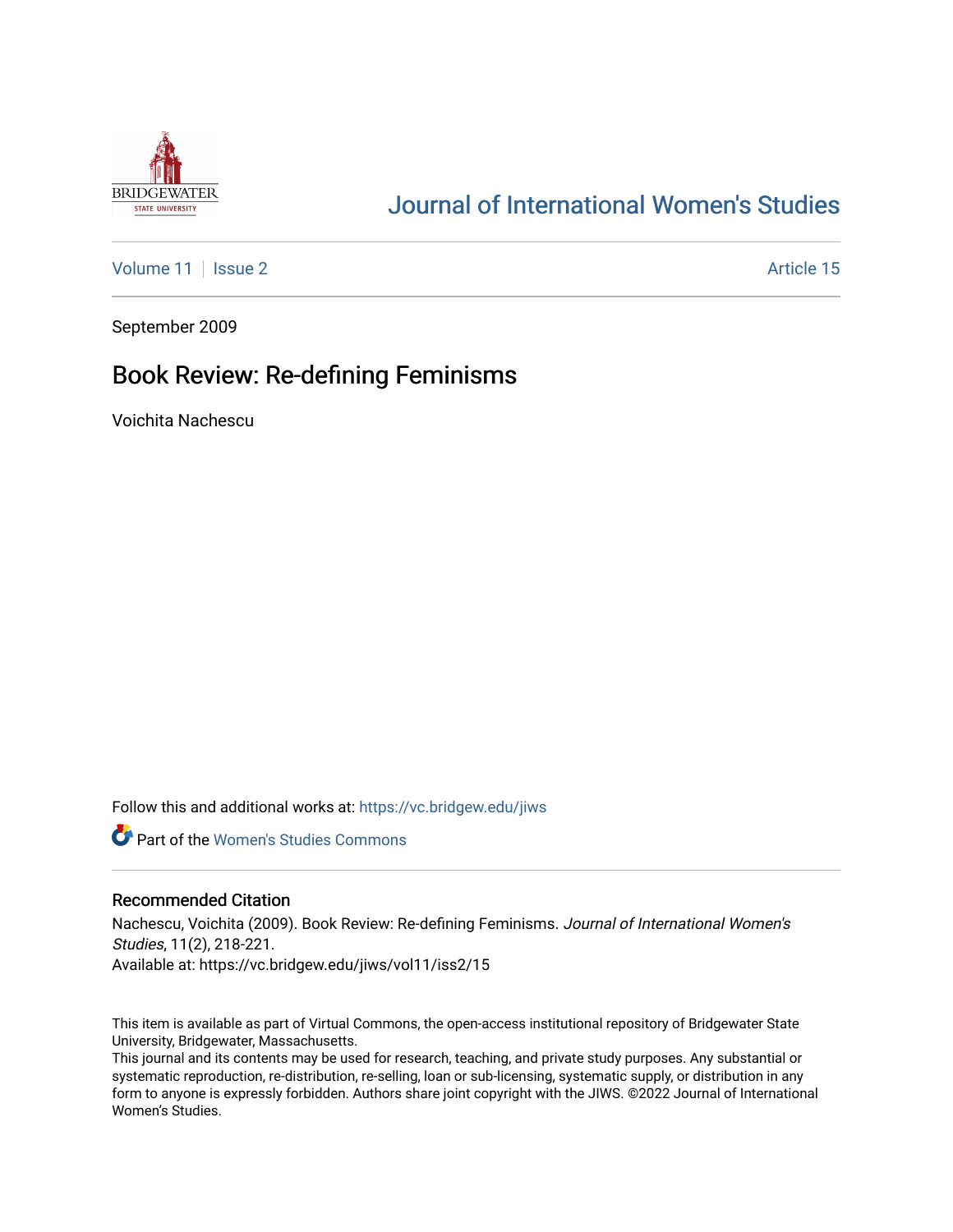This journal and its contents may be used for research, teaching and private study purposes. Any substantial or systematic reproduction, re-distribution, re-selli<del>fly,</del> l<del>odn or sub-l</del>icensing, systematic supply or distribution in any form to anyone is expressly forbidden. ©2009 Journal of International Women's Studies. Nachescu: Book Review

**Re-defining Feminisms.** 2008. Ranjana Harish and V. Bharathi Harishankar (eds.) Jaipur and New Delhi: Rawat Publications. 278 pp. Includes illustrations, tables, and index. \$14.00 (Hardcover).

### Reviewed by Voichita Nachescu<sup>1</sup>

*Re-defining Feminisms* is a collection of essays that attempts to re-situate feminism in the Indian context. The volume collects papers originally presented at the National Conference hosted by the English Department of Gujarat University in 2005, as well as several invited contributions. The main purpose of the book is to offer a space for debate to contemporary Indian feminists, maintaining an explicitly stated emphasis on the plurality of feminist orientations in order to allow for fluidity and inclusion. The articles published in this interdisciplinary collection include approaches ranging from literary criticism and theater studies to history, media studies, legal studies, and religious studies.

The process of re-defining feminism in the Indian context proceeds, according to the editors, through several stages: Re-design, Re-think, Re-view and Re-mark, each spelled with a hyphen, as in the title of the book. The hyphen seems to be used in order to underscore a certain insistence on the transformative process that inflects feminist ideas, arguably of a Western genealogy, in their travels through the transnational space. These four stages also represent the subchapter headings under which the articles that form the collection are grouped together. While the contributors to this edited volume mainly speak from within the Indian university, activists and writers supplement their ranks and enrich the academic perspectives with personal and activist accounts. The resulting volume is rather heterogeneous, including a variety of contributions that cover feminist perspectives on Indian history, reports on the work of contemporary activist groups, contemporary cultural criticism, and personal narratives. Many of the pieces anthologized are situated at the intersection of gender, class, and caste, allowing for a multiplicity of perspectives and underscoring the fact that for Indian feminists, just like for feminists elsewhere, differences among women are crucial. Overall, the book makes a pleasant and informative read and the multiple perspectives included in the book offer a rich and detailed picture of contemporary Indian feminisms.

For those who expect contemporary Indian feminism to be marked by postcolonial theory as it is currently studied in the United States, there are very few contributions that explicitly engage with it. From the very beginning of the book, the context is assumed to be "postmodern, poststructuralist, postcolonial and postfeminist," yet there are few explanations that might detail further the consequences of such an unquestioned acceptance of these terms. Refusing an explicit analysis of the prefix "post- ", the editors of the volume state that they prefer to use the space opened by these multiple conditions to transform contemporary feminisms and resituate them within Indian circumstances. This announces a certain lack of specificity regarding the theoretical commitments of the volume, which, when coupled with the emphasis on redefinition, and added to the reiterated stress on feminisms in the plural, sometimes gives the impression of a certain hesitation to define, or even re-define, feminism. There are many ways of redefining feminism, both the authors and editors seem to implicitly

 1 Voichita Nachescu is a Visiting Assistant Professor in Women and Gender Studies at Grand Valley State University.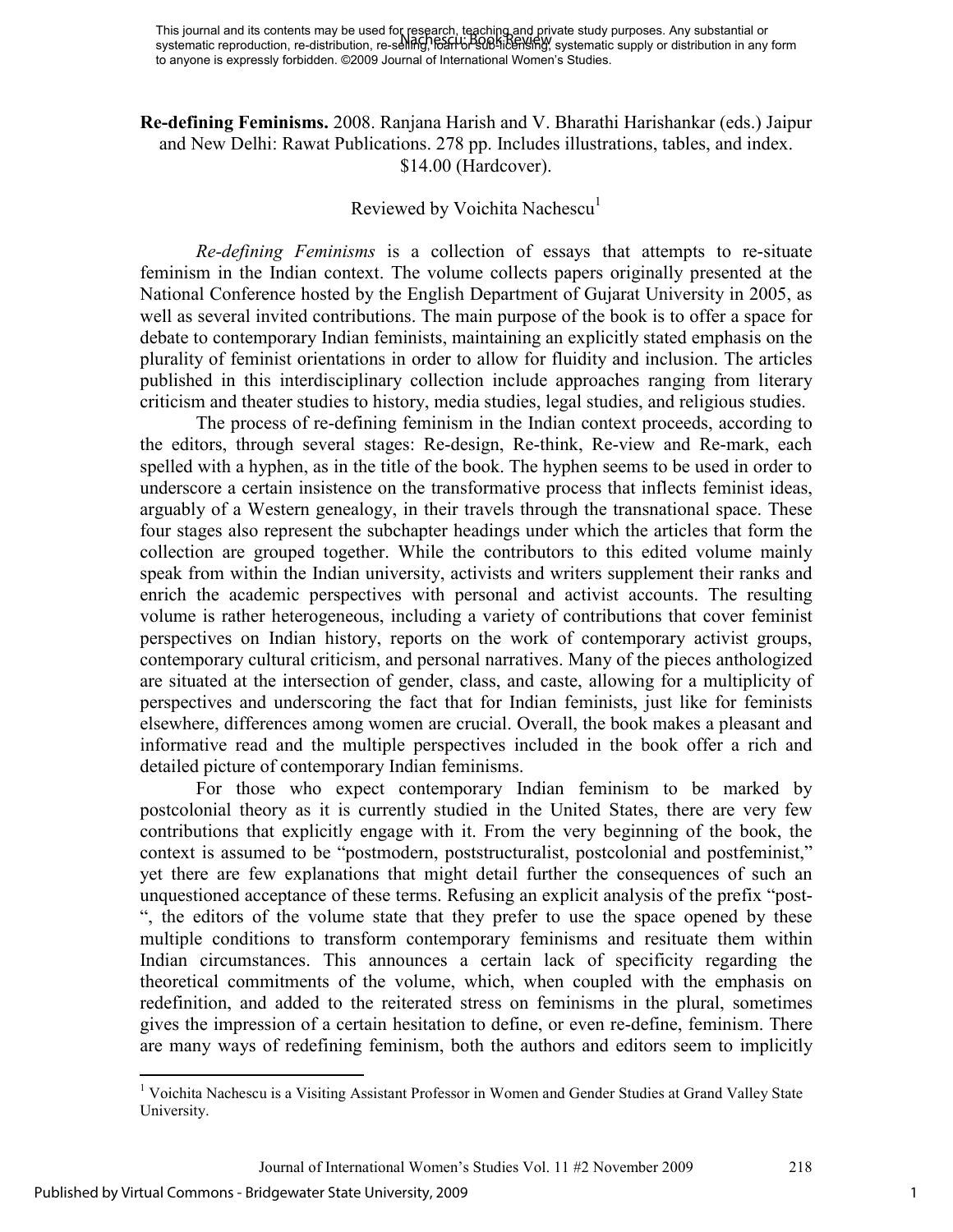assume, thus the reader is sometimes left wondering whether more specific explanations of feminism might not be in order for this re-definition of feminism to actually take place. Contemporary Indian feminism, just like feminism in the United States, seems to consist of a proliferation of perspectives and definitions and not necessarily a coherent program.

One of the strongest attributes of the articles presented in this book is their insistence on working at the intersection of gender, caste and class, and, in the case of Shilpa Das's article, ability. In "Invisible Women: Disability, Gender, and Feminism," Das discusses the multiple oppressions encountered by Indian women with disabilities, oppressions that are intensified by poverty, belonging to a lower caste, and living in a rural environment. Overall, Das finds that women with disabilities are surrounded by a "culture of silence," as their families try to keep them out of the public eye due to a fear of being stigmatized. This contributes to their further marginalization and diminishes even more their access to resources.

A similar "culture of silence," according to AWAG (the Ahmedabad Women's Action Group), surrounds the issue of domestic violence, which often results in "accidental deaths" for women (women's deaths as result of domestic violence, yet recorded as "accidental deaths" by the police). After a study of police reports, AWAG decided to intervene by training social support agencies to recognize domestic violence cases and offer the victims a supportive atmosphere. Ila Pathak, who authors the contribution, argues that the ability to file a legal complaint accusing their husbands of domestic violence has contributed to the decrease, over the years, in the number of women's "accidental deaths." Although police actions to protect women are usually symbolic, Pathak claims that there may also be social pressures at work that are slowly changing prevailing attitudes toward domestic violence and making it less acceptable.

Vibhuti Patel discusses another concern of the Indian women's movement, namely sexual harassment in the workplace. In spite of the existence of a 2004 law against sexual harassment in the workplace, this law is still rarely applied and many myths that disregard the effect of sexual harassment on women still persist. Patel, founder of the Women's Development Cell at the University of Mumbai, a women's organization founded with the purpose of eliminating sexual harassment and empowering women, concludes her article with a report on the actions taken by the University of Mumbai in order to implement much-needed policies against sexual harassment.

These reports on contemporary feminist activism within and outside of the university are complemented by personal stories of Indian feminist writers and artists. The present reviewer tremendously enjoyed reading some of the personal stories shared by contemporary Indian feminists, who interweave anecdotes, theoretical reflections, and narratives of activism in their contributions. Such is the story of Vidya Bal, feminist and journalist, who explicitly announces her lifelong commitment to feminism and narrates various stages in her feminist life, from realizing that her problems as a woman were not unique—a classical consciousness-raising process—to organizing against domestic violence and finally understanding feminism as a way of life. Similarly illuminating is the story of Lakshmi Kannan, Tamil novelist and poet, who narrates several comical incidents that put the sexism of her male contemporaries in sharp relief. While she was on a writing fellowship at the University of Kent, two male compatriots she had met on campus expected her to cook meals for them and invite them to dinner parties!

2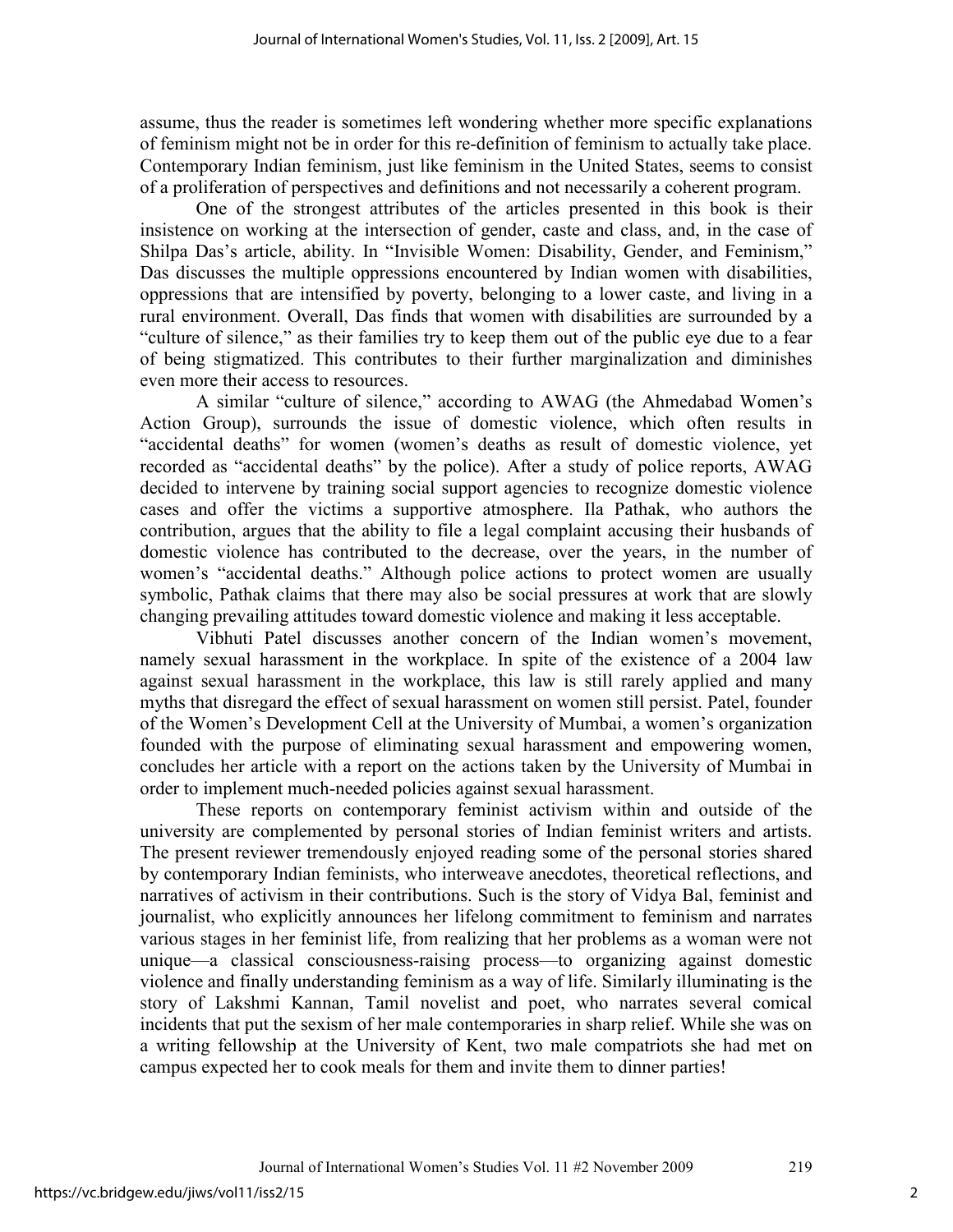#### Nachescu: Book Review

For Indian feminists, just like for feminists elsewhere, the critique of sexism goes hand in hand with the affirmation of women's creativity and the search for foremothers. Some of the most interesting contributions in this collection revisit Indian women's writing from a feminist perspective, using Elaine Sholwater's theory of gynocriticism and her three-phase model of Western women's writing. In "Courage to Never Submit or Yield," G. S. Jayashree develops a four-phase model for Indian women's writing, from a submission phase in which women writers usually produced traditional poetic forms, sometimes recorded in writing, sometimes not, to a progressive phase, in which women writers were engaged in the struggle for independence, a regressive phase, governed by women's disillusion with post-independence India, and an assertive phase, which emerged in the 1980s and characterizes contemporary writers. Showalter's gynocriticism also inspires Darshana Trivedi's reinterpretation of the works of the nineteenth-century female poet Gangasati. Gangasati was a Bhakti poet, part of a literary movement that created poetry in local, colloquial languages instead of Sanskrit, a movement in which women played a prominent role. Gangasati's oeuvre consists in a series of poems addressed to her daughter-in-law, celebrating women's empowerment through knowledge. According to Trivedi, the bond that the two women shared also represented a rare example of female mutual empowerment under a patriarchal society intent on discouraging such bonds.

The redefinition of feminism in the Indian context also includes a revisionist approach to history. Vanjayati D. Shete attempts to explore the role of women in various historical periods by analyzing medieval representations of women in temples. The parallel analysis of both temple sculptures and historical records allows the author to identify a multitude of roles played by women as fighters and sculptors, or engaged in alchemical and healing practices. Other historical essays from this collection focus on nineteenth-century history and the debate regarding women's access to education and the public sphere, a crucial debate situated at the heart of Indian disputes regarding modernity, colonialism, and nationalism. In her essay regarding the "woman question" in nineteenth-century India, Balaji Ranganathan points out that apart from the significant difference played by having access to education, the lives of British women living in the colonies were still governed by patriarchal constraints, and domesticity, rather than education, was viewed as the proper focus of a British woman's life. Focusing on Indian women writers, who in the late nineteenth and early twentieth century courageously demanded an education, assumed writing careers, and became public personae, Sachidananda Mohanty argues that the mere act of literary and creative writing was a deeply political act for these writers. They routinely invoked the name of Shakti, the Indian archetypal image for female power and creativity, in an attempt to reconcile modern aspirations and traditional expectations.

The articles focusing on contemporary cultural issues underscore the fact that patriarchal perceptions are still dominant in the discourse of literary criticism with regard to women writers. Javed Khan presents an overview of the works of Kamal Das, a contemporary poet whose confessional poetry on love and sexuality gave her the aura of a feminist rebel in the eyes of her critics. The same debate regarding the relationship between women and the public sphere informs the study of Tamil theater penned by A. Mangai, Tamil theater activist. Mangai's gender analysis of Tamil theater looks at practices of theatrical performance and studies various genres that prescribe or preclude